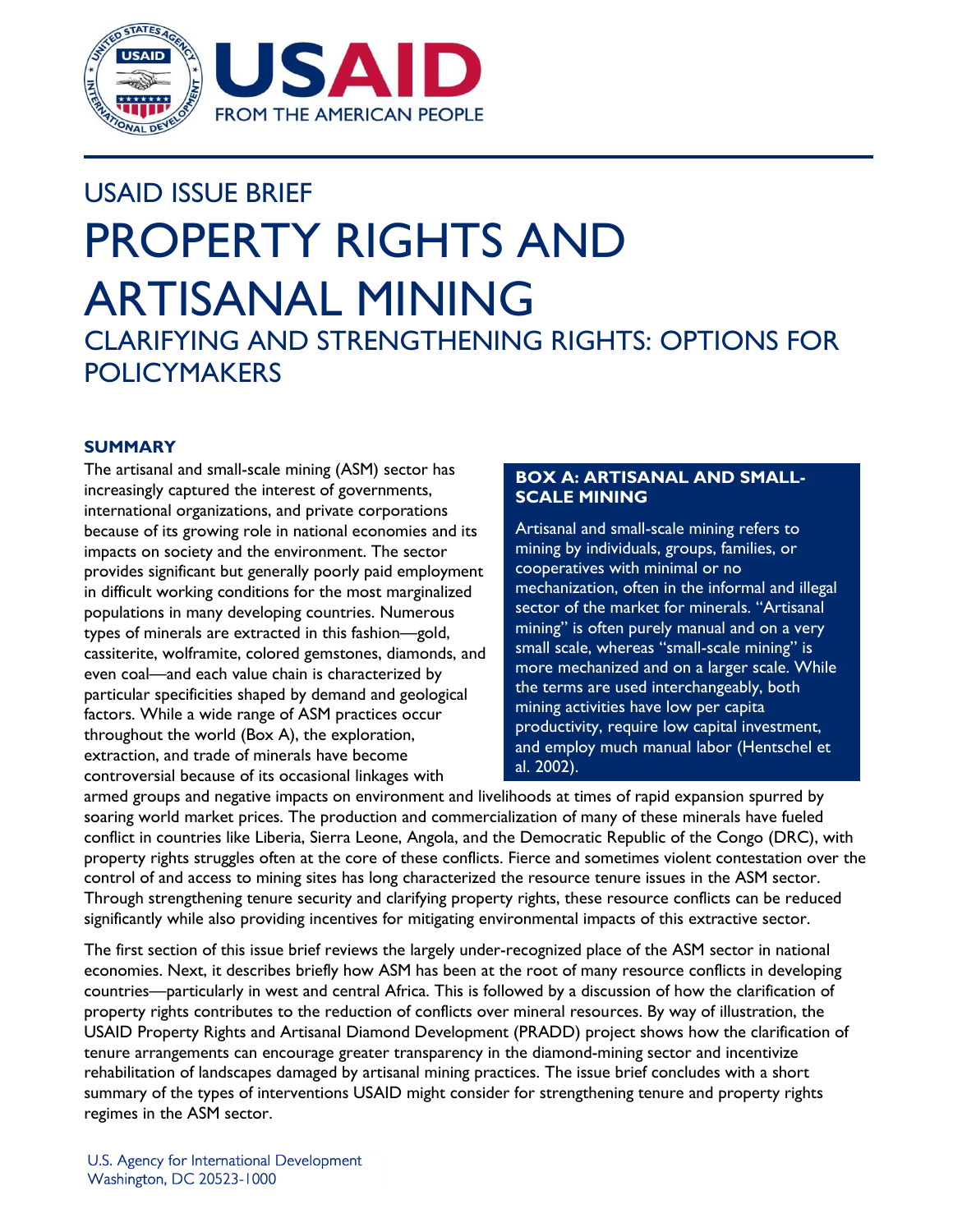# **THE PLACE OF ARTISANAL AND SMALL-SCALE MINING IN THE NATIONAL MINING SECTOR**

The International Labor Organization (ILO) and the World Bank Group estimate artisanal and small-scale miners number 20 to 25 million, including 6 million in sub-Saharan Africa (CICID 2005). Women and children figure prominently in artisanal mining: an estimated 650,000 women in 12 of the world's poorest countries are engaged in the sector as well as 1 to 1.5 million children (World Bank 2008). The participation of women in artisanal mining in some countries can be significant, ranging from 10 percent of the workforce in Indonesia and 20 percent in the DRC to 50 percent in Ghana, Malawi, Nepal, and Lao PDR (Lahiri-Dutt 2007; World Bank 2012).

The ASM sector in many developing countries contributes an important stream of revenue for national economies. The place of ASM in a country's gross domestic product (GDP) is difficult to estimate due to the largely informal and often illicit status of the sector. That said, gold production from the Tanzanian ASM sector in 1992 comprised an estimated 76 percent of all mineral export earnings from that country (Tesha 2000). Of the 582,000 carats of diamonds officially exported from Sierra Leone in 2006, 84 percent originated with artisanal and small-scale miners (Government of Sierra Leone 2011). Artisanal miners in the DRC produce an estimated 60–90 percent of that country's minerals (Feeney 2010). In the Central African Republic (CAR), artisanal diamonds account for 40–50 percent of all export earnings, this despite the loss of revenue due to smuggling (USGS 2010; Hinton and Levin 2010). Artisanal mining also accounts for a large portion of national economies outside of Africa. In Mongolia, where mining accounted for 30 percent of GDP in 2007, ASM workers (approximately 65,000) outnumbered those in the formal mining sector, and the ASM sub-sector produced 10 percent of the mining sector's total output (UNDP 2009). In addition, ASM provides a desperately needed source of income for people living in the poorest and most isolated areas, magnifying impact on local economies through its associated activities. Spinoff economic activities make four times more people reliant on ASM than the actual number of miners worldwide (World Bank 2008). The ratio is even more impressive in countries such as the CAR, where 68 percent of the population benefits from ASM while only 10 percent are directly involved in the sector (Hinton and Levin 2010).

The complex role played by ASM in national economies demonstrates the need for a nuanced perspective on the relationship between natural resources and development. Scholars and international organizations have increasingly recognized the positive role of artisanal mining in poverty reduction (Lahiri-Dutt 2006; Tshakert 2009). Some governments, such as Ghana and the CAR, rank support to this sector high in their current Poverty Reduction Strategic Statements. A more positive view of the role of diamond mining in national economies has emerged as part of the Kimberley Process Certification Scheme (KPCS), a voluntary international structure sanctioned by the United Nations aimed at regulating and monitoring the diamond value chain and thereby combatting diamonds used to finance wars. In the KPCS Washington Declaration of November 2012, 75 country, civil society and industry representatives recognized that "economic security, formal regulation and sustainable development of ASM actors are necessary tools to bring rough diamonds into legitimate chains of custody" (Kimberley Process 2012). Instead of viewing ASM through the limited lens of conflict mitigation, the Washington Declaration urges governments to take steps toward artisanal mining development to improve livelihoods and legitimize the diamond economy, such as improving property rights policies and increasing access to mining inputs and finance.

Nevertheless, artisanal mining is accompanied by a host of social and environmental issues. The sector is typically characterized by low mechanization, inefficient production, intensive physical labor, minimal occupational health and safety standards, low salaries and incomes, and few environmental safeguards (Priester and Trappeniers 2010; Smilie 2010). Child labor is often used in places where there are few public health and educational services. Artisanal and small-scale miners are highly mobile in their search for employment within a country and across borders. Often this migratory labor force settles in far-flung places where governments fail to monitor mining and employment conditions.

# **THE ARTISANAL MINING SECTOR AND RESOURCE CONFLICTS**

The ASM sector is often cited as a factor that starts, escalates, and sustains conflict, with minerals sales having long been an important source of revenue for purchasing arms by governments, militias, and warlords. The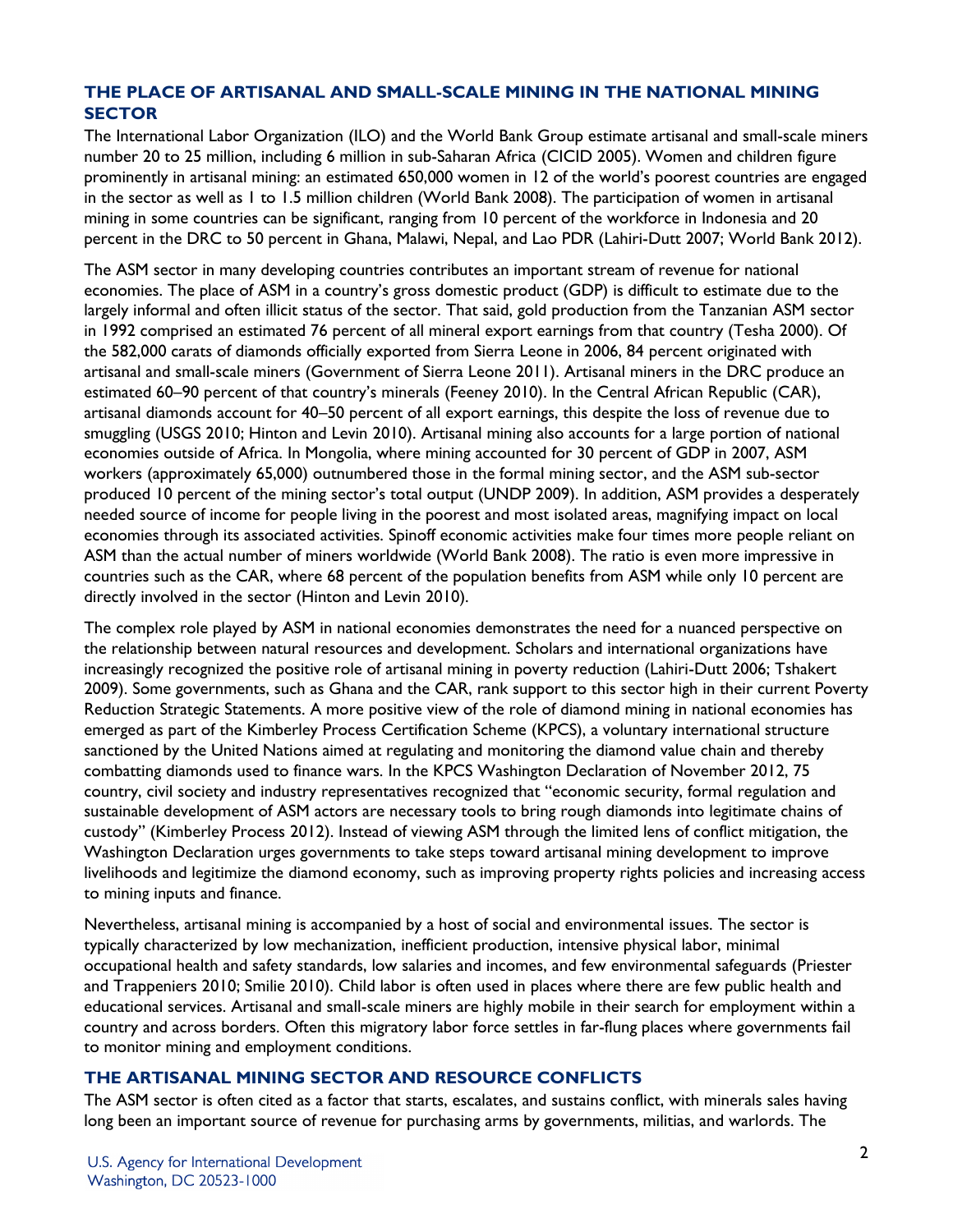African civil wars of the 1990s and early 2000s were largely fueled by insurgent forces who manipulated the artisanal mining sector to pay for arms and ammunition (Human Rights Watch 2009; Prunier 2011). Artisanal diamond, gold, coltan, and tungsten mining has contributed to the financing of conflicts in countries like Liberia, Sierra Leone, Angola, and the DRC. ASM can yield violence even without a civil war, as the abuses in the Marange diamond fields of Zimbabwe demonstrate.

Perhaps the most well-known of international responses to the illicit trade of minerals is the Kimberley Process Certification Scheme. The unprecedented mobilization of civil society groups, the UN Security Council, and the diamond industry in the late 1990s led to the creation of KPCS in 2003 as a strategy to curb the flow of "conflict diamonds." A decade later, advocacy linked to appalling human rights reports from Eastern DRC led to the addition of Section 1502 to the Dodd-Frank Wall Street Reform and Consumer Protection Act in 2010, whereby US-listed companies that source tantalum, tungsten, tin, and/or gold from the DRC and neighboring countries must submit an annual third-party audited report to the Security and Exchange Commission proving their due diligence in ascertaining if their minerals are "conflict-free". The Organization for Economic Cooperation and Development also enacted voluntary guidelines in 2011 to ensure conflict-free supply chains for the same four critical minerals. However, the law does not provide the means needed to address governance failure in fragile states where mining, land, and other resource-based conflicts have exacerbated the rural-based violence and the migration of internally displaced persons.

Local property rights systems largely affect the extent to which minerals can become a conflict nexus. When communities possess well established statutory and/or customary land rights, the presence of mineral resources does not necessarily undermine social harmony. In fact, case studies of artisanal mining in west and central Africa illustrate how well indigenous communities can extract rent from the newcomers or demand other forms of compensation for the use of the land (Mogba and Freudenberger 1998). Places where customary authorities are strong are particularly resilient to conflict. Some villages of northern Côte d'Ivoire resumed gold extraction and trade through traditional means in 2011 as soon as military commanders left the area to participate in the new government as if the decade of violence and ethnic strife had never existed. Once the military left mining areas, lands were clearly separated between agricultural and mining use, the rent to professional miners has become more transparent, and village monitoring teams now come regularly to arbitrate between the state and the miners (Elbow and Pennes 2012).

Other communities do not have the same longstanding traditions. In the southwestern provinces of CAR where the USAID PRADD project unfolded, many artisanal mining communities were founded in the 1960s and 1970s by diamond companies, which subsequently left or went

# **BOX B: THE INTERFACE BETWEEN CUSTOMARY AND STATUTORY TENURE IN ALLUVIAL DIAMOND-MINING AREAS OF LIBERIA**

In the diamond-mining areas of Liberia, the Ministry of Lands, Mines, and Energy sells annual Class C mining licenses to any citizen willing to engage in mining activities using simple tools (excluding the use of bulldozers) for excavation and diamond extraction. Even though mining law requires rehabilitation of mined-out sites, the law is not enforced. Mining pits are simply abandoned.

In these mining communities, traditional authorities use customary tenure norms to govern access to land, trees, and water. One of these rules is that "stranger" diamond miners are prohibited from planting trees in the community. In Liberia, tree planting implies possession of long-term tenure rights and for this reason it is formally banned by residents. This principle is a disincentive to environmental rehabilitation in and around diamond-mining sites. In the end, diamond pits are abandoned while ownership remains unclear.

bankrupt. The miners, who formed an ethnic patchwork without historical roots to the land, remained and grew in number. In this case, artisanal mining does create conflicts over site boundaries, land uses, inheritance rights, or market access among competing small traders. Even though few conflicts of this sort degenerate into violence, they can significantly affect social bonds and neighborly relations and negatively impact investment decisions. By having mining claims validated publicly based on geo-referenced site mapping, PRADD and the government introduced alternative dispute resolution practices that helped disputants come to mutually beneficial arrangements, and this reduced the risk of conflict. In a single year, the success of this "soft" method

U.S. Agency for International Development Washington, DC 20523-1000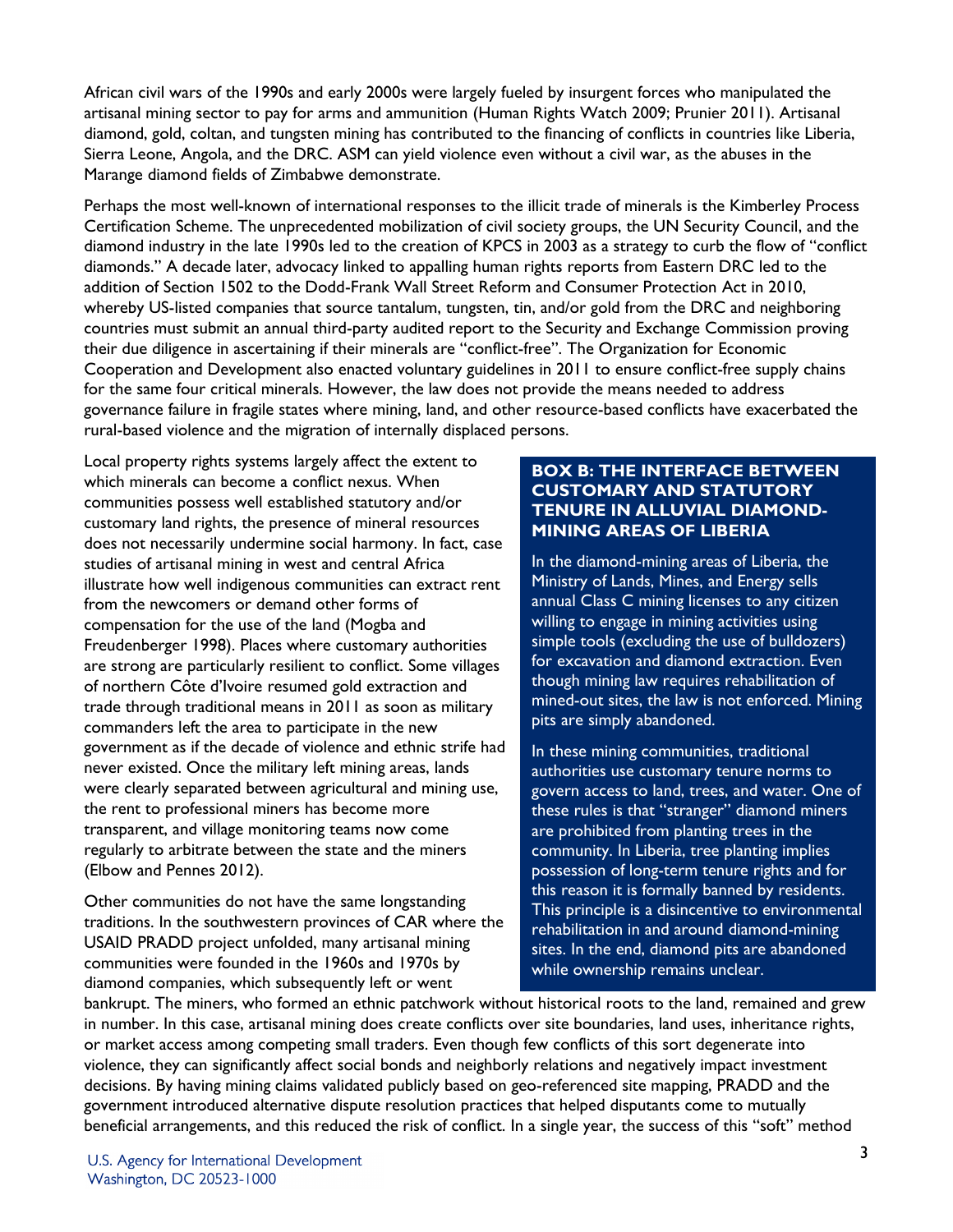of conflict resolution linked to claims registration led to a decrease of diamond-related conflicts from 142 to 4 in one province in southwestern CAR (USAID 2011).

In another case, the two Kivu provinces of Eastern DRC are infamously known for decades of land and ethnic conflicts that have never been resolved. Problems linked to property rights existed well before the Rwandan genocide in 1994 and the rebellion starting in 1996 that led to the end of the Mobutu regime and the current era of chronic conflict. The civil war escalated local competition for control of mineral resources, undermining the tenure security and social resilience of several mineral-rich, rural communities (Autesserre 2006 and 2010). Mineral resources are now largely controlled by militant groups and rogue government forces. To prevent the emergence of violent conflict over surface and sub-surface resources, property rights need to be clarified. In this way, the social contract that binds local communities together can serve to mitigate the risk of conflict.

#### **RESOURCE TENURE IN THE ARTISANAL MINING SECTOR**

Throughout the world, the long history of mining is characterized by struggles for access and control of mineral resources. Even a cursory review of the gold and diamond rushes of 19th century North America, Australia, and Africa illustrates how contentious property rights issues were at the heart of disputes pitting mining interests seeking access to subsurface resources against those holding multiple and overlapping rights to surface resources. This rich literature describes how mining interests have fought against those of indigenous peoples, cattlemen, and others with long-standing surface rights. Whether in the gold fields of 19th century California or in the oil-rich delta of present day Nigeria, these struggles are about who has rights of access to subsurface resources and the distribution of benefits found therein (Ali 2010; Collier 2007; Feinstein 2005; Mann 2011; Stewart 2009; Zinn 2003).

## *Reconciling Customary with Statutory Rights*

ASM often occurs in alluvial deposits in and along rivers through the use of open pit digging and simple stream dredging techniques. Artisanal miners lack the technical means to mine deposits deep underground, and for this reason, they are forced to remove large amounts of overburden to attain the level of the mineral deposits. As a result of the mining operation, the land is severely altered (see Figure 1). This land is also often exploited by many other resource users like farmers, herders, and fishermen. These resource users possess a "bundle of rights" to the land: complex and overlapping rights to land, trees, and water resources often derived from longheld historical claims. These rights may clash with those holding sub-surface property rights.



*Figure 1. An artisanal diamond-mining site near Weasua in Liberia. The environmental destruction seen here is typical of artisanal diamond mines in both Liberia and CAR.*

While laws and regulations structure access to subsurface minerals in many developing countries, customary tenure arrangements are often more prevalent and dominant in determining sub-surface rights. "Statutory tenure" refers to those state institutions, laws, and regulations that govern access, use, and transfer of rights to both surface and subsurface resources. "Customary tenure" (sometimes known as "informal," "indigenous," or "traditional law") often coexists with statutory tenure and property rights. Customary tenure governs seasonal access to resources and sets up nuanced agreements to deal with competing resource user groups such as gatherers, cultivators, and herders. Customary tenure arrangements are well defined for surface resources but rarely for sub-surface mineral resources. Tensions arise between land rights holders and artisanal miners, especially when the miners are migrants (the *galampseys* of Ghana, the *ninjas* of Mongolia, the

*garimpeiros* of Brazil and Angola). Furthermore, customary tenure arrangements for sub-surface mineral resources are rarely equitable. Sometimes local communities impose heavy taxes on mining migrants; in other cases, miners backed up by powerful interests disregard customary rights and establish control over the mineralrich land, such as in many areas of Eastern DRC (ACAC 2010; Autesserre 2010). Eastern DRC also offers multiple cases of sub-surface rights appropriation by the local elite to the detriment of community groups. Finally, not only are such local arrangements inequitable, they are often economically unproductive as well. In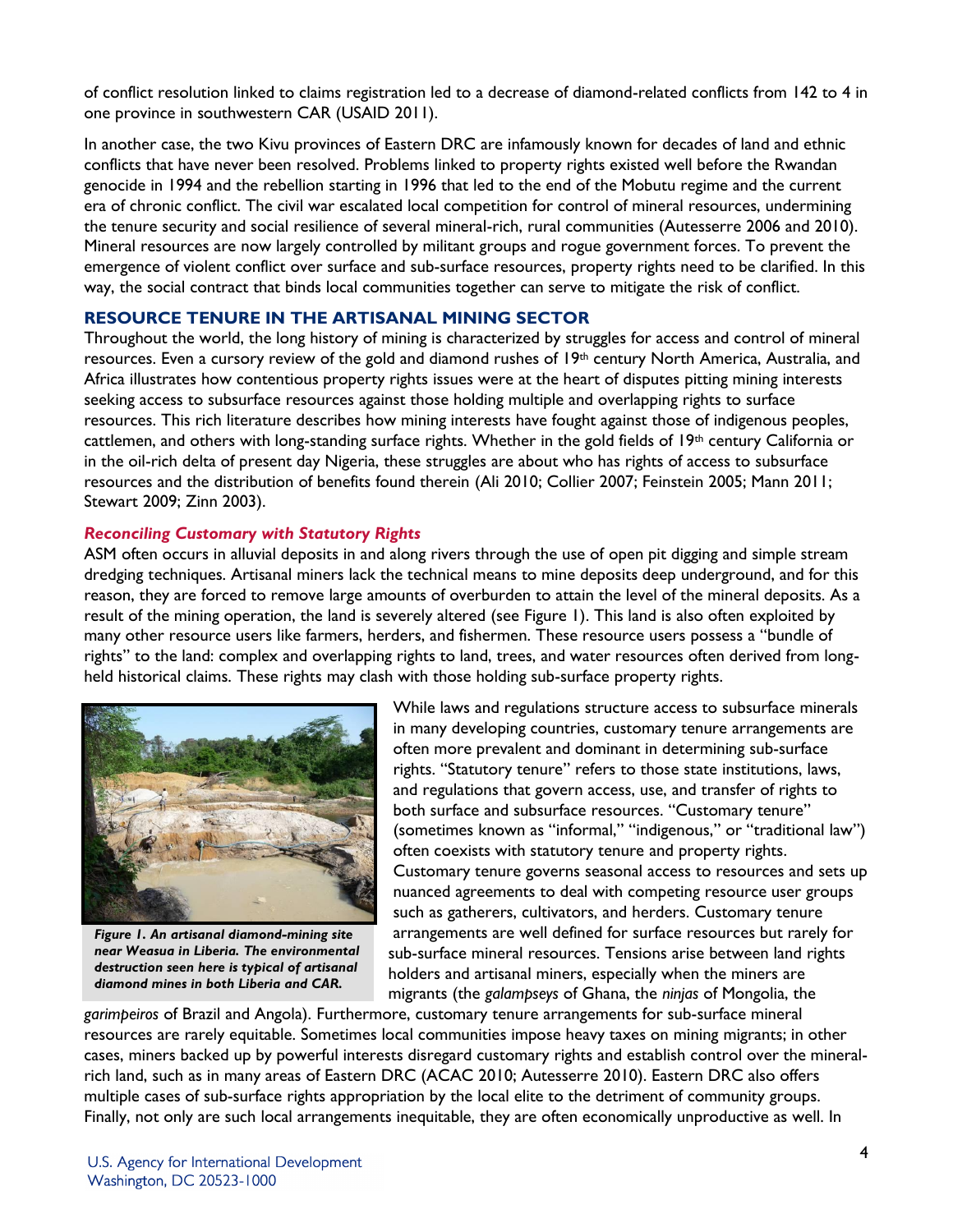the absence of legitimate and informed third-party arbitrage, rights are distributed in ways that do not necessarily maximize everyone's interest. A fair allocation of rights should balance historical practices with the principle of efficient use of land resources. The role of the government is necessary to shape local economic development without sidelining real and rooted practices on the ground. The process of reconciling customary with statutory rights requires a careful balancing act between preserving traditional social bonds while introducing new pathways to economic development.

## *Customary Rights and Large-Scale Mining Concessions*

Clashes over state allocation of mining rights between large-scale mining interests and artisanal miners are numerous and sometimes violent. Governments in most developing countries reserve and allocate rights to all subsurface minerals. Historically, the state has claimed rights to minerals as part of a "social compact" with its citizens. The government allocates mineral rights, or mining concessions, to individuals and companies equipped with the means to extract the resource. The state taxes these mining operations and often claims publically to allocate these royalties for social services and public infrastructures. Unfortunately, clashes are inevitable. People forfeiting rights of access to sub-surface resources always question whether tax revenues indeed return to the local community. The root causes of civil wars, such as those of west and central Africa, can be attributed to the failure of the state to distribute fairly royalties from mineral extraction (Collier 2007; Snyder and Bhavnani 2005).

Mining laws and regulations in most developing countries usually require compensation for people deprived of their surface rights. In theory, large-scale mining operations can be forced by governments to pay compensation to rural communities deprived of their surface rights. Yet in practice, adequate compensation is rarely paid, is of insufficient value, and often not distributed fairly. Poor valuation procedures are often cited as the leading factor in disputes over compensation. These disputes over compensation hide a deeper confrontation. Indigenous communities are not only displaced by large-scale mining ventures, but also by non-resident artisanal and smallscale miners invading the traditional territories of resident populations. Not surprisingly, affected communities often resent both large- and small-scale mining. In some cases, these communities never see the economic benefits of the mining but instead lose access to precious land and resources that are integral to their survival.

In countries where mineral resources and the mining sector contribute significantly to national economic output or provide an important source of revenue to the government, the state may strongly assert and exercise its claim to subsurface rights, bringing it into conflict with a dispersed, impoverished, and poorly organized class of artisanal and small-scale miners. Governments usually prefer to lease rights of exploration and mining to largescale parastatal and private firms with sufficient financial and technical means to mine minerals located deep in the ground. Leases and concessions to mining areas in these cases are usually well specified. However, shallow deposits, such as those found in alluvial zones, are a source of much conflict. Large-scale mining ventures may obtain concessions to mine these deposits with heavy equipment. Yet artisanal and small-scale miners may already be extracting mineral resources in these areas. Equipped with little more than rudimentary tools and a drive for money, miners compete directly for access to the subsurface claims. The history of ASM is replete with cases of clashes between well-financed corporate interests armed with legally recognized permits and the large numbers of individual miners holding no legal documentation to their claims. In fact, the most contentious issue the KPCS ever faced since its creation dealt precisely with a massive crackdown and shooting of artisanal miners in the Marange field, a concession previously allocated to the Zimbabwe Mining Development Corporation, in November 2008. Building complementary relations between the large-scale and artisanal mining sector will be a long process of negotiation (International Council on Mining and Metals [ICMM] 2010).

# *Tenure and Artisanal Mining in Fragile States*

When the state is unable to assert its authority as exclusive arbiter of land and mining rights, has failed to fulfill its obligations to citizens in sharing benefits from mining, or is not recognized as a legitimate claimant to land and mineral resources, other forms of tenure may dictate how mineral resources are discovered, extracted, and traded. In weak and fragile states, customary tenure often governs access, use, and transfer of sub-surface rights. Traditional authorities sometimes set up rules and mechanisms to govern how mineral resources are to be extracted in a particular locality. Warlords and rebel groups take over these functions in other cases. As well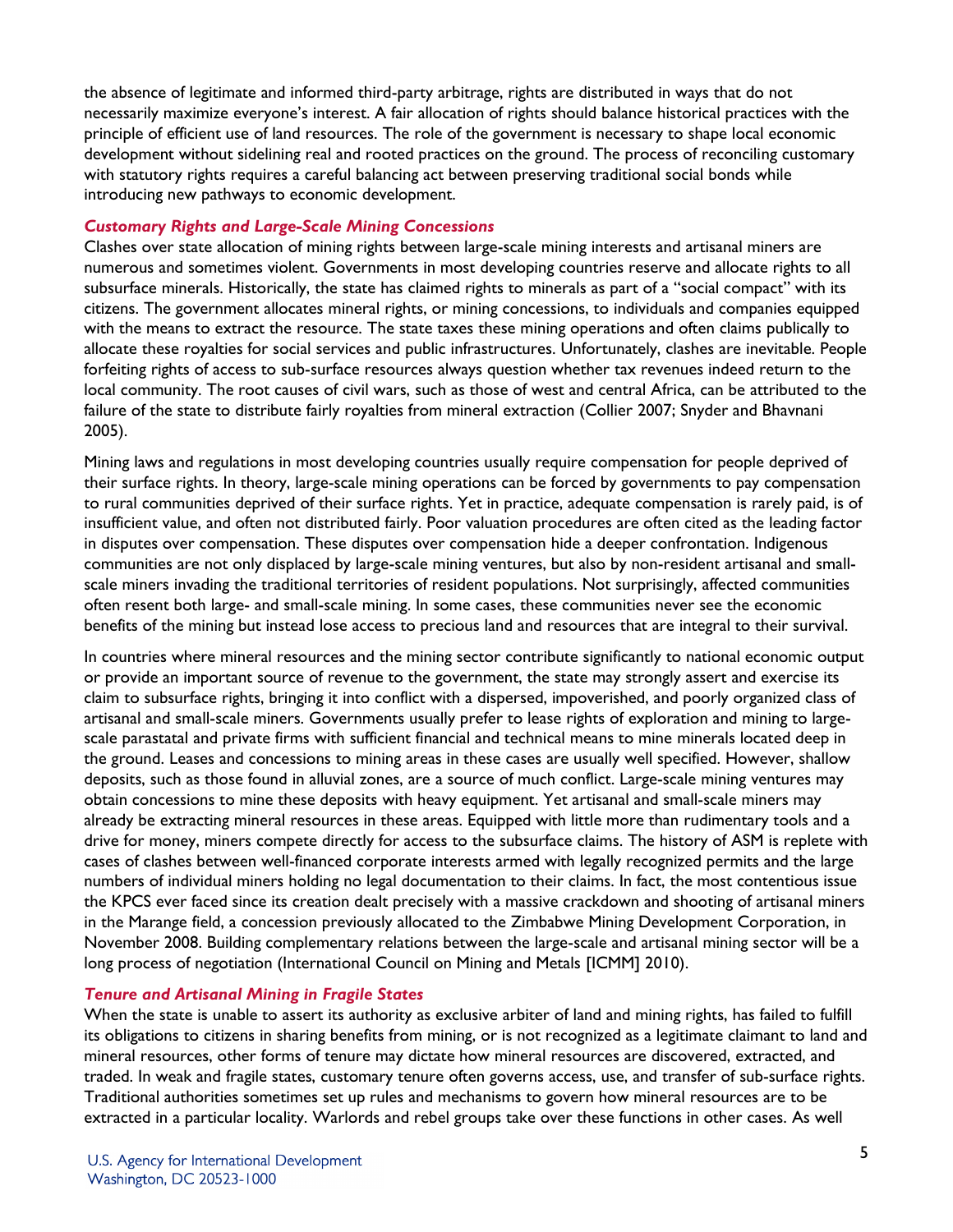documented in the CAR, the customary tenure authorities can be remarkably effective in enforcing rules of access to artisanal mining areas (Mogba and Freudenberger 1998). In the situations where neither government nor traditional authorities are able to design and enforce rules governing access to sub-surface resources, the mining areas can turn into de facto open access situations. Since no authority enforces access and use of either surface or sub-surface resources, a free-for-all ensues whereby the most powerful, and usually well-armed, dominate. The losers are often those holding bundles of rights to the immediate surface lands but downstream people are also affected by water pollution, siltation, and other impacts of mining operations. Extractive resource mining—be it oil extraction in the Niger Delta of Nigeria or alluvial diamond mining in the CAR present numerous legal and practical complexities for policymakers seeking to balance statutory with customary tenure.

# **APPROACHES TO CLARIFYING PROPERTY RIGHTS IN THE ARTISANAL MINING SECTOR: PRADD CAR AND LIBERIA**

The Clean Diamond Trade Act authorized the U.S. Department of State to work closely with USAID to finance projects to improve compliance with the KPCS. From 2007 to 2013, the PRADD project worked to clarify and strengthen the property claims of artisanal miners in diamond-mining areas and brought them into full compliance with the law. The objective of the project was to increase the number of diamonds entering the formal chain of custody while also improving the livelihoods of artisanal diamond-mining communities.

AVIS AUCLIENIE

*Figure 2. "For Sale" diamond claim advertised for sale on a PRADD project notice board. PRADD's validation and certification of customary property rights is stimulating the buying and selling of claims.*

The PRADD project has implemented activities in the CAR, Liberia, and Guinea, as well as Cote d'Ivoire at the policy level. <sup>1</sup> The project worked with local communities and government to establish clearly defined property rights for artisanal diamond miners. Clarification of rights is intended to assist miners to defend mining claims vis-à-vis the state and other interests. Project evaluations showed that miners who received "certificates of customary rights" were investing their labor to rehabilitate degraded land within their claims and put it to other productive uses, such as small-scale fish production and gardens (USAID 2012). They were also more capable to resolve local conflicts: in one province of intervention, the mining police recorded that the number of diamond-related conflicts plummeted from 142 to 4 in only one year. With the help of PRADD, the mining ministry issued 2,849 certificates in the pilot sites. The focus on strengthening land rights of artisanal and small-scale miners also led to important environmental benefits. By December 2012, 654 artisanal mining

sites were rehabilitated with the technical assistance of the PRADD project. The project provided technical and organizational training in ways to regenerate the land through gardening, tree planting, and fish pond construction. Experience with implementing the project suggests that clarification and recognition of the tenure situation in mining communities can indeed generate many benefits for ASM. Finally, there appeared to be a land market developing due to the PRADD process and the issuance of certificates of customary rights signed by the CAR government (See Figure 2).

# **BENEFITS OF CLARYING PROPERTY RIGHTS IN THE ARTISANAL MINING SECTOR**

National policy reforms on land tenure should promote the clarification of statutory and customary sub-soil rights in parallel with similar initiatives around overlapping surface rights. While many models of rights clarifications in the artisanal mining sector are being tried throughout Africa, Asia, and Latin America, these reforms need to consider the interface between complex bundles of rights to surface resources and those below the ground. These new approaches seek to confront the complex challenge of integrating statutory with customary tenure. An interesting case is that of Ghana. The Minerals and Mining Act of 2006 provides strong incentives for mining companies to negotiate with all customary landowners and pay fair compensation. Since

 $\overline{a}$ 1

The Guinean component was suspended due to sanctions imposed by the United States government following the coup d'état of 2008.

U.S. Agency for International Development Washington, DC 20523-1000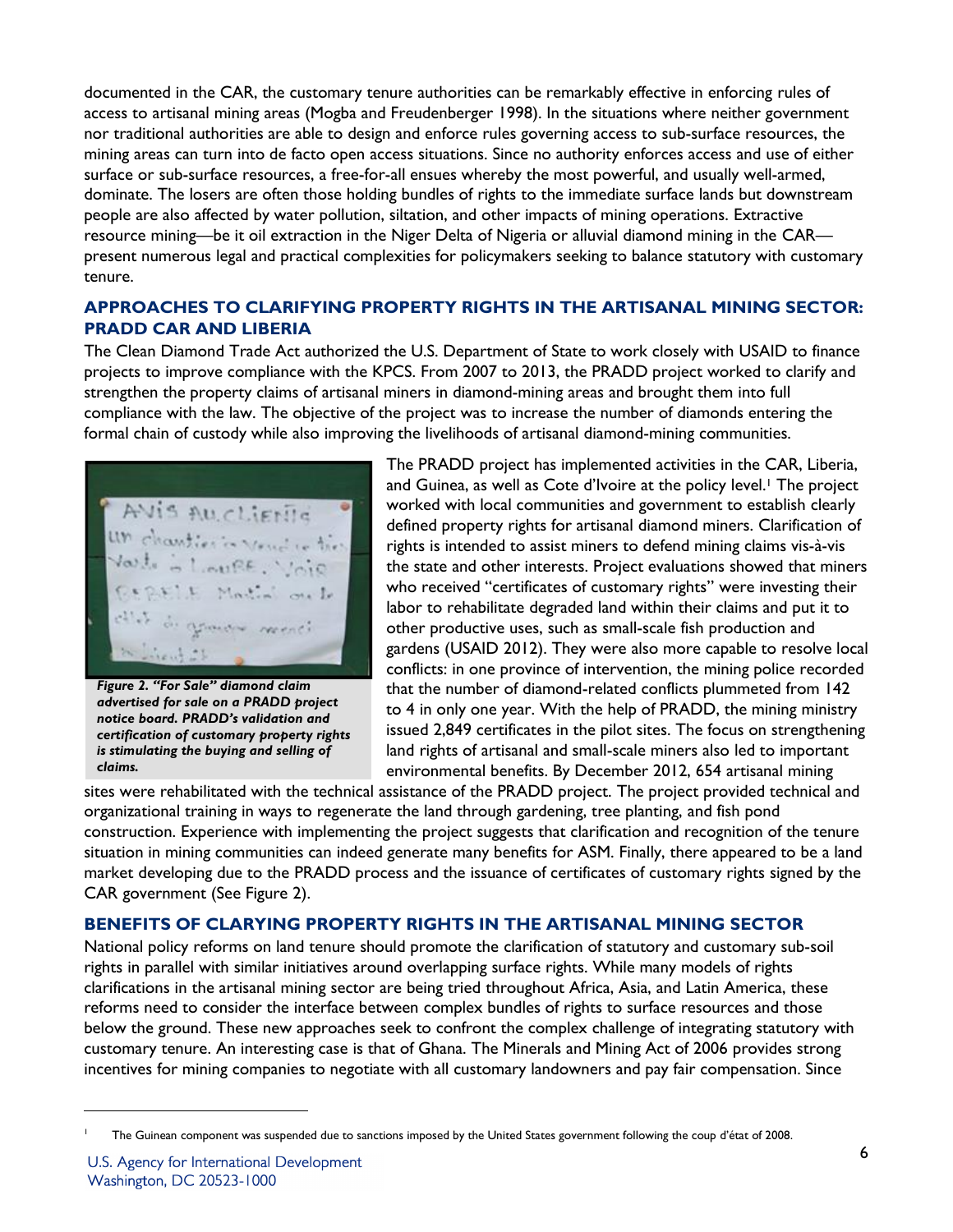customary rights to land are recognized by the land laws of Ghana, mining companies are required to negotiate with all owners whether the interests are registered or not. The government and mining companies are required to map all the untitled but verifiable land rights claims. The legal principle is based on the precept that the mining company is the intruder into the territory of the local community. Fair compensation must be paid to registered customary owners of land at market value (Antwi 2011; Hilson and Banchirigah 2009). Even in the civil law countries of west and central francophone Africa, fair compensation must in principle be paid to occupiers of the land.

While the process of rights clarification can be complex, benefits are starting to become apparent in a few cases, like that of the PRADD project sites in the CAR. That said, benefits from rights clarification will not occur until policy measures, legislation, and public education are put in place to determine who controls and manages surface and subsurface rights. Indeed, the policy challenge is to marry statutory and customary tenure suited to the cultural and economic conditions of particular countries.

## *Rights to Land Strengthens Chain of Custody*

The recording of mining claims in registries and other databases is an essential component of the process of strengthening the chain of custody for mining operations. As is now required by the KPCS and suggested by new legislation (such as Dodd-Frank), the monitoring of the flow of minerals from the point of extraction to the point of export into the international economy implies knowing the origins of the mineral. Linking production statistics with certification of possession of claims often goes hand-in-hand. Legal exports originating in the PRADD provinces of intervention in the CAR increased by 450 percent between 2010 and 2012. National exports increased by 21 percent during the same period. As is now apparent through the PRADD project, miners holding claims certificates are more likely to record their production statistics because they are certain to hold on to their valuable claims. This makes it more feasible for the government to monitor and certify the flow of diamonds from the remote point of extraction to the point of export, to date one of the weak points in the Kimberley Process system.

#### *Clear Tenure Encourages Investment*

Clear tenure lowers the risk of investment for local brokers and miners while improving the legal status of artisanal miners. This clarification in turn increases profits and legal sales and is a precondition for attracting investors. Likewise, local communities and corporations can establish creative arrangements that allow mining operations and establish compensation packages ranging from cash payments to legitimate owners to the provision of social services and infrastructure development. Admittedly, this negotiation is difficult even if all the correct laws and precedents are in place. Legal training by civil society organizations can play a role in strengthening the capacity of artisanal mining communities to negotiate contracts (Hentschel et al. 2002). In addition, if all parties live up to their commitments, the investment climate will improve greatly, since investors will perceive less risk of resistance and sabotage of their mining operations.

## *Clear Tenure Encourages Environmental Rehabilitation*

Clarifying and recognizing the rights of miners to continue using land from which they have extracted minerals encourages rehabilitation and conversion to other economic uses. The PRADD project in the CAR found

# **BOX C: STRENGTHENING ASM CAN IMPROVE LIVELIHOOD OPPORTUNITIES AND FOSTER SUSTAINABLE LAND-USE PRACTICES**

In the Central African Republic, Ms. Berthe Yadjo struggled to feed her children using the money she earned from artisanal mining of three claims she inherited from her deceased husband. In February 2010, Ms. Yadjo converted two of her three pits into fishponds and in August reaped her first harvest of fish. In December, the US Embassy invited Ms. Yadjo to a women's entrepreneurship workshop in Bangui. There she gained invaluable knowledge and stature in her community and began to provide investment training to assist other women to build their own fishponds. Early in 2011, Ms. Yadjo bought an exhausted mining site and rehabilitated it into her third fishpond.

Through its approach of validating customary property rights and diversifying mining community income, PRADD is helping repair the environmental damage caused by artisanal mining by using income-generating schemes.

that allocation of claims certificates recognizing customary property rights to mining areas served as an incentive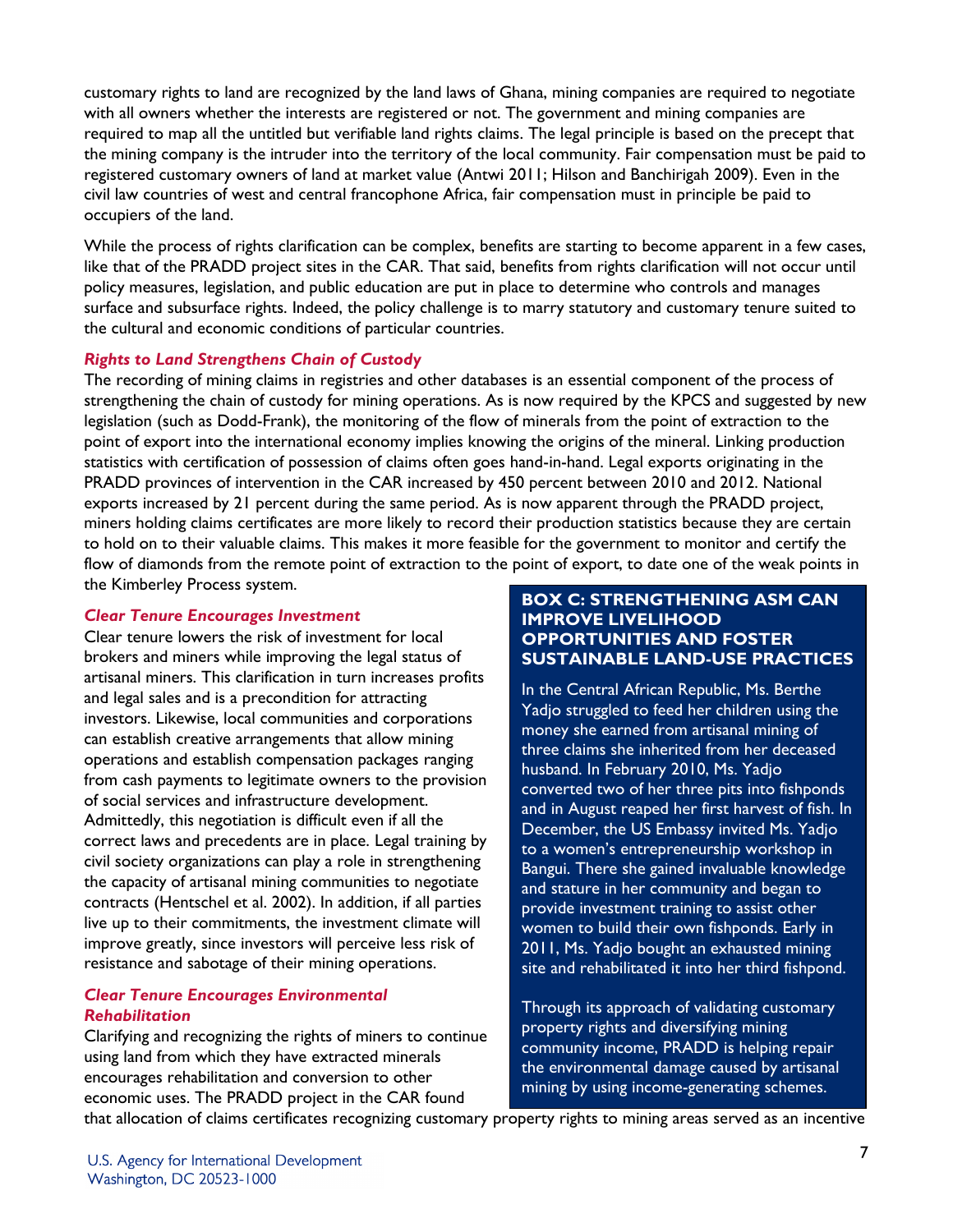to rehabilitate mined-out pits (see Box C). With a claims certificate in hand, artisanal miners are reassured that their investment in converting open pits to other uses like fishponds, gardens, or orchards will indeed bear fruit. Pioneering environmental rehabilitation projects in the diamond-mining areas of Sierra Leone similarly stressed the need to strengthen long-term property rights to guarantee that benefits reach those investing labor in regenerating the land (Baxter 2009).

#### *Allocating Secure Tenure Rights Reduces Likelihood of Conflict*

Clarifying and securing property rights is essential for reducing the potential destabilizing effect of ASM by offering a framework to negotiate and optimize the resource needs of ASM miners, governments, and other stakeholders. In addition, at a more local level, the process of clarifying tenure arrangements is in itself a form of dispute resolution or prevention since it can reduce conflicts over resource rights and boundaries.

## *Clarification of Rights Helps Inform Royalty Payments*

Mining companies and artisanal miners alike are often required by law to pay license fees and royalties. By having clear property rights and knowing who is mining where, it becomes clearer where such royalties should be reinvested. Such transparency and legitimacy can allow miners and local authorities to play a watchdog role and thereby ensure that tax revenues linked to mining are actually benefitting their communities. As witnessed in Sierra Leone, making tax payments back to communities for social development contingent on legal behavior is an important driver toward legalization (Hinton and Levin 2010).

## **CONCLUSIONS AND RECOMMENDATIONS**

International development agencies should consider a range of flexible interventions to strengthen property rights in the artisanal mining sector. Careful consideration of the local cultural, political, and tenurial context in which ASM occurs is essential in designing interventions that unleash the economic potential of the sector. However, an approach suitable in one area with a specific set of stakeholders may not be appropriate for another situation. Despite the need to adapt to local realities, the following general principles and practices are worth highlighting.

#### *Develop an International Policy Framework for ASM*

To date, ASM policy frameworks and regulatory mechanisms remain poorly articulated at the international level. Despite the coordination efforts of the Communities and Small-Scale Mining (CASM) initiative—a multi-donor program created in 1995 and supported by the World Bank—no systematic guideline has addressed the scope of the challenges and opportunities of ASM at large. The KPCS Washington Declaration is the most advanced policy endeavor in this domain, but it focuses only on diamond mining. The donor community should foster the development of policy guidelines for an internationally coordinated approach to ASM, bearing in mind the extensive policy positions previously developed around large-scale mining. These include the Safety and Health in Mines Convention of the International Labor Organization (Convention 176 of 1995), the Equator Principles (2006), the Sustainable Development Framework of the International Council on Mining and Metals (completed in 2008), and the Sustainable Development Framework of the International Finance Corporation (completed in 2012).

#### *Clarification of Customary Tenure*

International guidelines like the Committee on World Food Security's Voluntary Guidelines on the Responsible Governance of Tenure of Land, Fisheries and Forests in the Context of National Food Security (Voluntary Guidelines) have developed policy statements on measures to be taken to clarify tenure and property rights throughout the world [\(http://www.fao.org/docrep/](http://www.fao.org/docrep/) meeting/025/md708e.pdf). Policy and issue briefs regarding ways to recognize and clarify surface tenure rights (land, forests, pastoralist zones, and customary tenure) are available on the USAID Land Tenure and Property Rights Portal [\(www.usaidlandtenure.net\)](http://www.usaidlandtenure.net/). This issue brief argues that the recognition of customary tenure for surface resources facilitates the negotiation of subsurface mining rights. Fair compensation for land used for mining and subsequent royalty payments to local communities holding historical rights starts with an understanding of who owns the bundle of surface rights in a particular territory.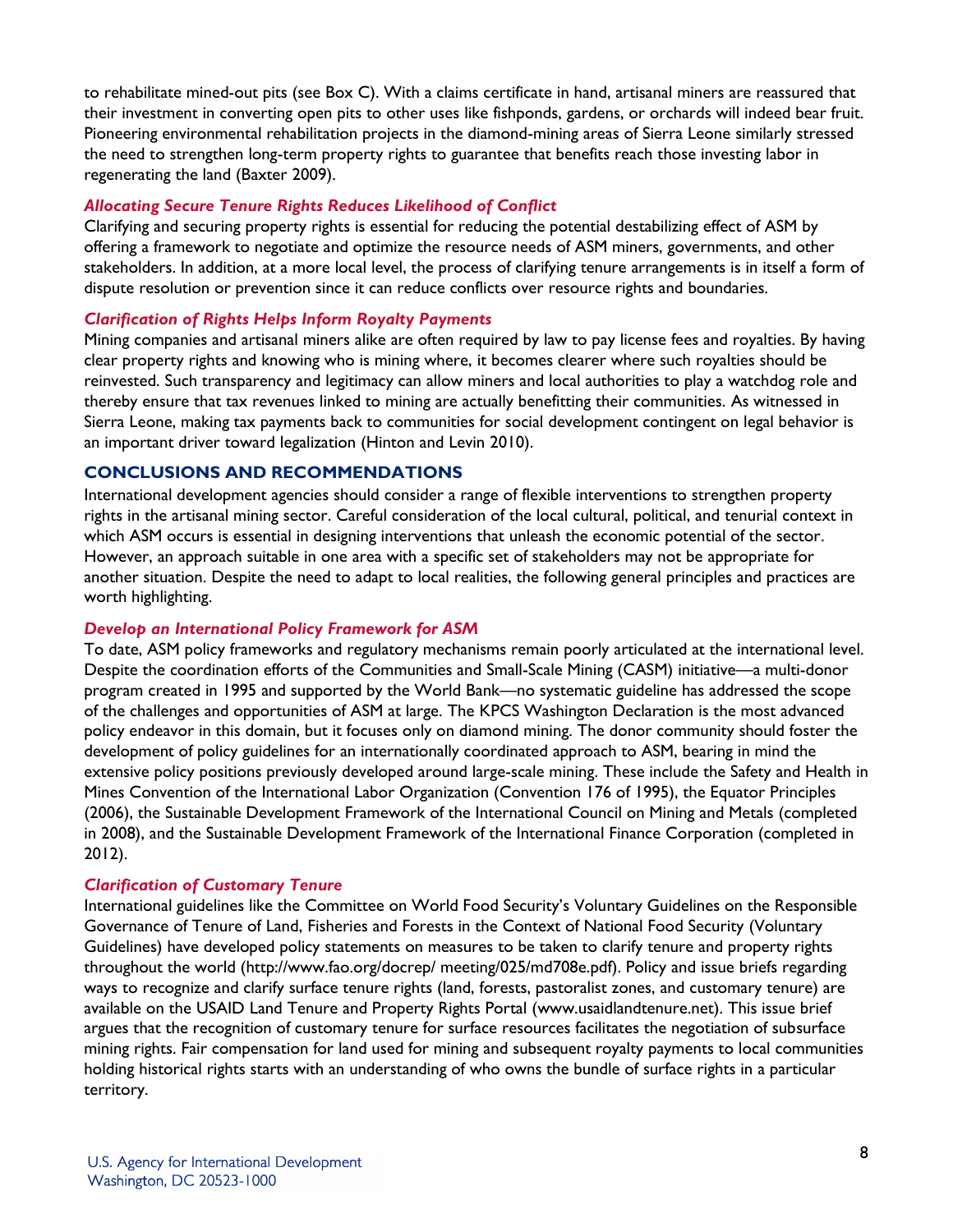## *Support Government Efforts to Distinguish Different Types of Rights and Rights Holders*

Where individuals and groups do not hold land privately, there may be confusion and/or conflict over who holds the rights to land and minerals in the exploration, extraction, and post-mining stages. Particularly in areas where people are interested in the rehabilitation of land, governments (in consultation with traditional authorities) should define and document the responsibilities and long-term use rights to the land from which minerals are extracted. New policies and laws may be needed that clarify tenure of surface and sub-surface resources. Important considerations include whether land reverts to an original "owner," whether it is retained by the miner, or whether it becomes the property of the state. These considerations affect whether the land is rehabilitated and put to other uses. Donor agencies can provide technical assistance to governments to help them work with stakeholders to clarify rights recognition and provide technical assistance for environmental rehabilitation of ASM sites.

## *Support Formalization of the ASM Sector*

Experience from the PRADD project suggests the importance of recognizing and recording customary property rights and physical delineation with modern tools like GPS technology. "Formalization" of ASM activity in the vicinity of industrial scale mining operations can help identify rights so that ASM and industrial operations can coexist without conflict.2 After such rights are assigned, they should be transferable or used as collateral for credit to develop a community asset base. At the policy level, the government can support formalization by recognizing customary tenure, but also by increasing access to licensing offices, introducing mobile licensing teams, decreasing formalization costs, or increasing duration of land and subsurface claims. The Washington Declaration of the Kimberley Process lists other innovative actions that would inspire policy makers.

# *Design and Implement Seasonally Appropriate Income Diversification and Livelihood Interventions to Complement Property Rights Clarification*

Development programming for livelihood diversification and poverty alleviation often focuses on dry season activities like off-season gardening or road rehabilitation. However, dry season investments of labor in development projects often conflicts with labor-intensive ASM activities that occur throughout the dry season a time when most digging occurs in dry riverbeds and swamps. Livelihood diversification in mining areas should focus on activities that do not compete with ASM. Other livelihood diversification options can focus on women members of mining households, for example, developing skills in ration cooking, fuel retail sales, and other economic activities closely linked to artisanal mining.

# *Develop Systems for Registering and Tracking Mineral Extraction and Revenues and Allocating Expenditures*

Governments can help alleviate poverty in areas dependent upon ASM by investing revenues from ASM taxation back into the producing communities, and supporting activities that promote local economic diversification. Governments should manage mining revenues in a transparent and equitable manner and strike a balance between national and local development needs. Effective systems for monitoring production and tracking the origin of minerals are essential if localities are to receive a proportion of the revenue generated from mineral extraction in their areas. When tax revenues are generated from large mining operations, it may be appropriate to invest these funds in roads and other public infrastructures of regional and national scale. However, the dispersed and small tax revenues collected from artisanal and small-scale miners can be used for development of communities where ASM extraction occurs, to foster accountability of the government and greater trust between local communities and state authorities. Mining development funds build popular support as long as the local communities retain oversight powers. Setting up institutions with sound financial management methods that are transparent and accountable is also essential; in Sierra Leone and the CAR, tax revenues set aside for community development have generally not reached the community level due to weak management of trust funds (Levin and Turay 2008; Maconachie 2009).

 $\overline{a}$ 

<sup>2</sup> See the guide for reconciling large-scale and ASM mining prepared by ICMM (ICMM , 2010).

U.S. Agency for International Development Washington, DC 20523-1000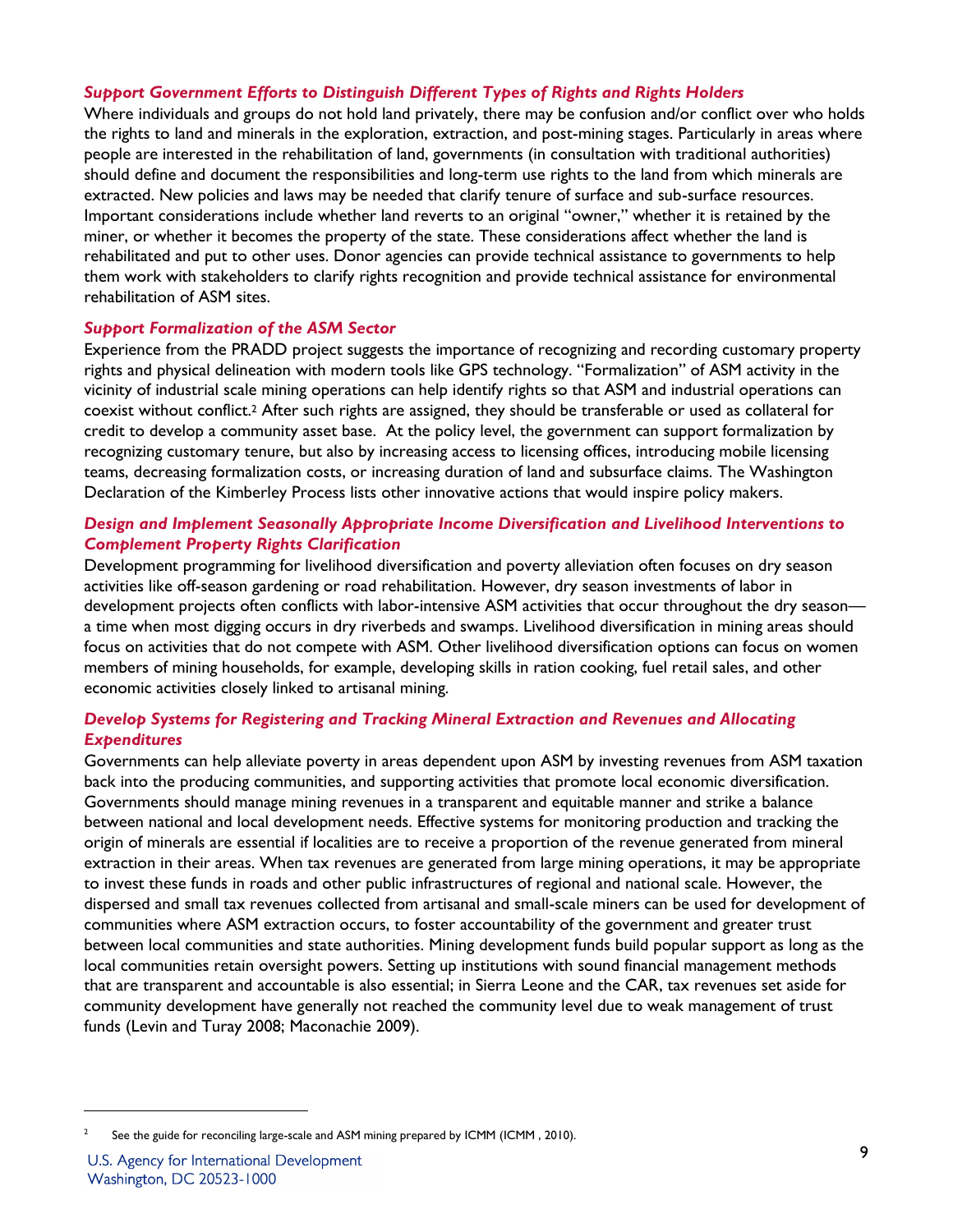#### *Increase Cooperation Between ASM and Industrial Miners and Improve ASM Competitiveness*

Greater investment and smart incentives can increase cooperation between ASM miners and industrial mining operations. This can in turn benefit producers as well as the state institutions charged with governing mineral rights (Preister and Trappeniers 2010). Government should accommodate both ASM and industrial miners in its allocation of concessions, enabling a diverse arrangement of use rights that maximizes the potential benefits from the sector (ICCM 2010). Once artisanal and small-scale miners are organized in some institutional structure (e.g., cooperatives, associations, and collaborative work groups) extension services can be more easily provided to facilitate access to credit, markets, and other technical services.

#### *Support and Implement Models for Monitoring and Regulating Activity and Mediating Disputes*

Donors should support independent dispute resolution mechanisms that focus on ASM miners and the communities in which their activities occur. Local dispute resolution procedures need to be developed in culturally appropriate ways and be recognized by the state. Dispute resolution practices must respect the law, particularly in the domain of women's rights. The establishment of local codes of conduct and producers' groups responsible for self-imposed regulation can utilize social pressure to enforce agreed-upon standards of "good mining practice." Where foreign concerns engaged in industrial mining are part of the conflict, external monitoring of foreign interests and arbitration through third parties and civil society groups, such as the Mining Ombudsman Project, may help reduce conflicts (Oxfam 2010).

#### *Introduce Land Use Planning in Property Rights Interventions*

Land tenure clarification and economic diversification should be accompanied by community involvement in land use planning for present and future uses. Such efforts are a precondition for sustainable use of resources in a given area, especially after mineral resources are depleted. The intervention should include provincial and national government as much as possible to balance the economic interests of all stakeholders.

#### *Address the Complex Problem of ASM Financing through Public-Private Partnerships*

Property rights interventions alone will not curb the illicit financing of ASM. Alternative financing schemes can include the provision of capital investment or quality equipment, preferably after miners are organized into cooperatives and/or associations. For instance, USAID already encourages corporate stakeholders to develop strategic development alliances in the industrial mining sector (USAID 2010) and could adapt such models to the ASM sector, such as by developing a supply chain focused on ethically sourced and traceable artisanal minerals.

#### **SELECTED REFERENCES**

Africa Canada Accountability Coalition (ACAC). July 2010. Land, Citizenship, and Conflict in the Kivus.

Ali, Saleem. 2010. *Treasures of the Earth: Need, Greed, and a Sustainable Future*. Yale University Press.

Antwi, Adarkwah. September 2011. Personal Communication.

Autesserre, S. Local Violence, National Peace? Postwar « Settlement » in the Eastern D.R. Congo (2003-2006). African Studies Review 49 (3), December 2006.

Autesserre, S. 2010. The Trouble with the Congo: Local Violence and the Failure of International Peacebuilding. Cambridge University Press.

Baxter, Joan. May 2009. Filling in the Holes: Policy Implications in Land Rehabilitation: Sierra Leone's Artisanal Diamond Mining Challenge. Diamond Development Initiative Policy Brief. Website: http://www.ddiglobal.org/contentDocuments/DDI-Policy-Brief-May-2009-en.PDF.

Clay, K, and G. Wright. 2005. Order without law? Property rights during the California gold rush. *Explorations in Economic History* 42, no. 2 (April): 155-183.

Collier, Paul. 2007. *The Bottom Billion: Why the Poorest Countries are Failing and What Can be Done about It. New*  York: Oxford University Press.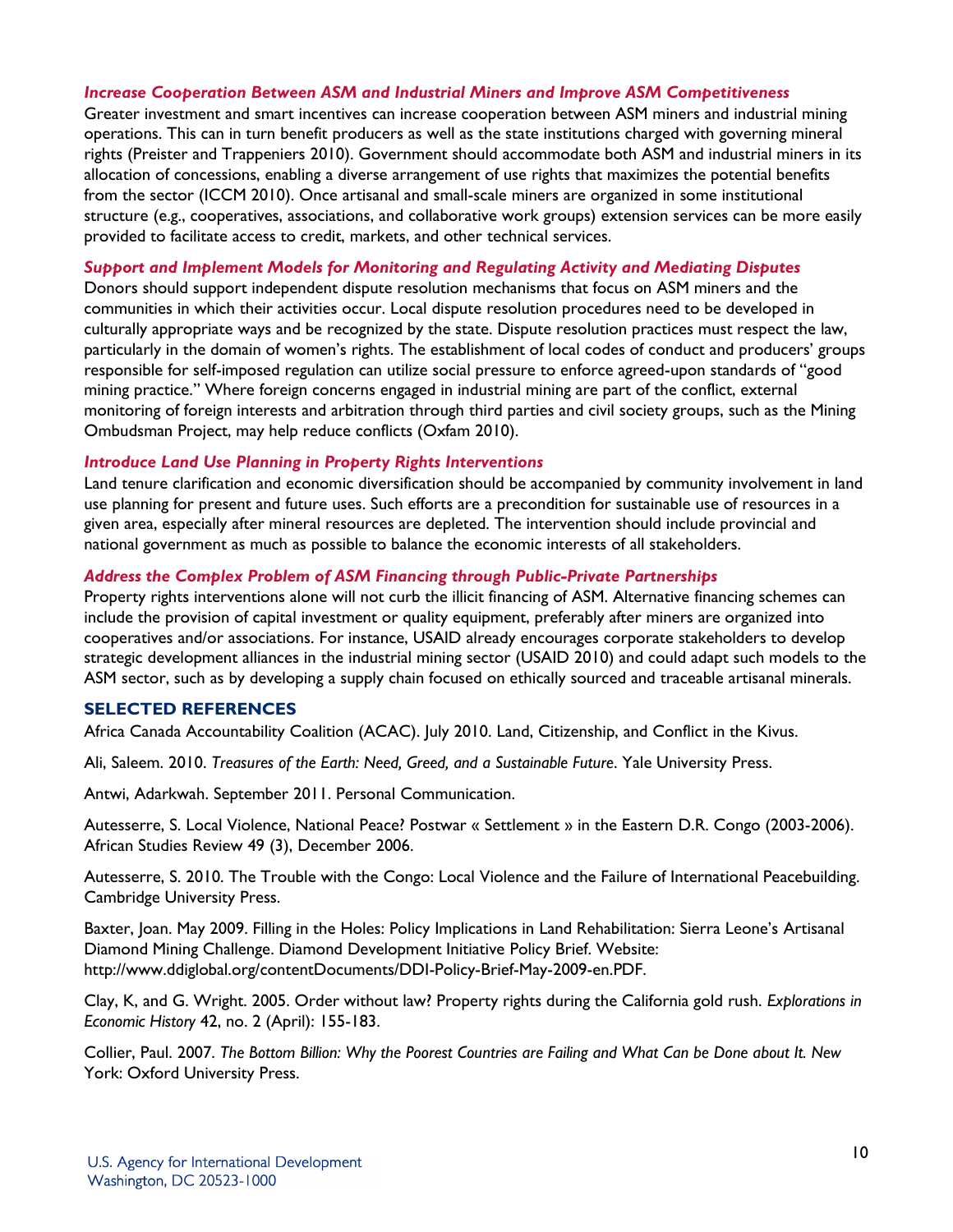Committee for International Cooperation and Development (CICID). 2005. Mineral Resources and Development in Africa: Strategic Guideline. Website: www.diplomatie.gouv.fr./fr/IMG/pdf/mineral\_resources\_DOS\_2010.pdf

Economic Commission for Africa. n.d. Compendium on Best Practices in Small-Scale Mining in Africa. Website: <http://www.web.net/~emi/concertationgrandslacs/pdf/Compendium-on-best-practices-pdf.pdf>

Elbow, K. and S. Pennes. 2012. Artisanal Diamond Mining Sector Assessment in Côte d'Ivoire. USAID. Property Rights and Resource Governance Program.

Feeney, P. 2010. Extractive industries: Their contribution to Congo's development. Issues Paper No. 2: Natural Resources Management. Center on International Cooperation. Website: [http://www.cic.nyu.edu/peacekeeping/archive/congo/docs/Issue%20Paper%20No.%202\(EN\).pdf](http://www.cic.nyu.edu/peacekeeping/archive/congo/docs/Issue%20Paper%20No.%202(EN).pdf) (accessed 13 May 2011).

Feinstein, Charles. 2005. An Economic History of South Africa: Conquest, Discrimination and Development. New York: Cambridge University Press.

Gerard, D. 2001. Transaction costs and the value of mining claims. *Land Economics* 77, no. 3 (August): 371-384.

Government of Sierra Leone. 2011. An Overview of the Sierra Leone Minerals Sector. Website: <http://www.embassyofsierraleone.net/about-sierra-leone/mining/mineral-sector-overview>(accessed 6 May 2011).

Haufler, V. 2009. The Kimberley Process Certification Scheme: An Innovation in Global Governance and Conflict Prevention. *Journal of Business Ethics* 89 (March): 403-416.

Heintzelman, M.D., SW Salant, and S Schott. 2009. Putting free-riding to work: A Partnership Solution to the common-property problem. *Journal of Environmental Economics and Management.* 57, no. 3 (May): 309-320.

Hentschel, T., F. Hruschka, and M. Priester. 2002. Global Report on Artisanal and Small-Scale Mining. Report commissioned by the Mining, Minerals and Sustainable Development Project, IIED and WBCSD publ.

Hilson, Gavin. 2002. An overview of land use conflicts in mining communities. *Land Use Policy* 19, no. 1 (January): 65-73.

Hilson, G., and S.M. Banchirigah. 2009. Are Alternative Livelihood Projects Alleviating Poverty in Mining Communities? Experiences from Ghana. *Journal of Development Studies* 45, no. 2: 172-196.

Hilson, G., and MJ Clifford. 2010. A 'Kimberley protest': Diamond mining, export sanctions, and poverty in Akwatia, Ghana. *African Affairs* 109, no. 436 (July): 431-450.

Hinton, J. and E. Levin. 2010. Comparative Study: Legal and Fiscal Regimes for Artisanal Diamond Mining. USAID. Property Rights and Resource Governance Program.

Hinton, J.J., M. Marcello, M. Veiga, and C. Beinhoff. 2003. Women and Artisanal Mining: Gender Roles and the Road Ahead, in *The Socio-Economic Impacts of Artisanal and Small-Scale Mining in Developing Countries* G. Hilson (ed.), Netherlands: A.A. Balkema, Swets Publishers.

Horne, Ralph, Tim Grant, and Karli Verghese. June 2009. *Life Cycle Assessment: Principles, Practice and Prospects*. CSIRO Publishing.

Human Rights Watch. 2009. Diamonds in the Rough: Human Rights Abuses in the Marange Diamond Fields of Zimbabwe. Website: www.hrw.org/node/83960.

International Council on Mining and Metals (ICMM). 2010. Working Together: How large-scale mining can engage with artisanal and small-scale mines. London and Washington DC: ICMM and the World Bank Group.

International Crisis Group. 2010. Dangerous Little Stones: Diamonds in the Central African Republic. Africa Report 167. Website: [http://www.crisisgroup.org/~/media/Files/africa/central-africa/central-african-](http://www.crisisgroup.org/~/media/Files/africa/central-africa/central-african-republic/167%20Dangerous%20Little%20Stones%20-%20Diamonds%20in%20the%20Central%20African%20Republic.pdf)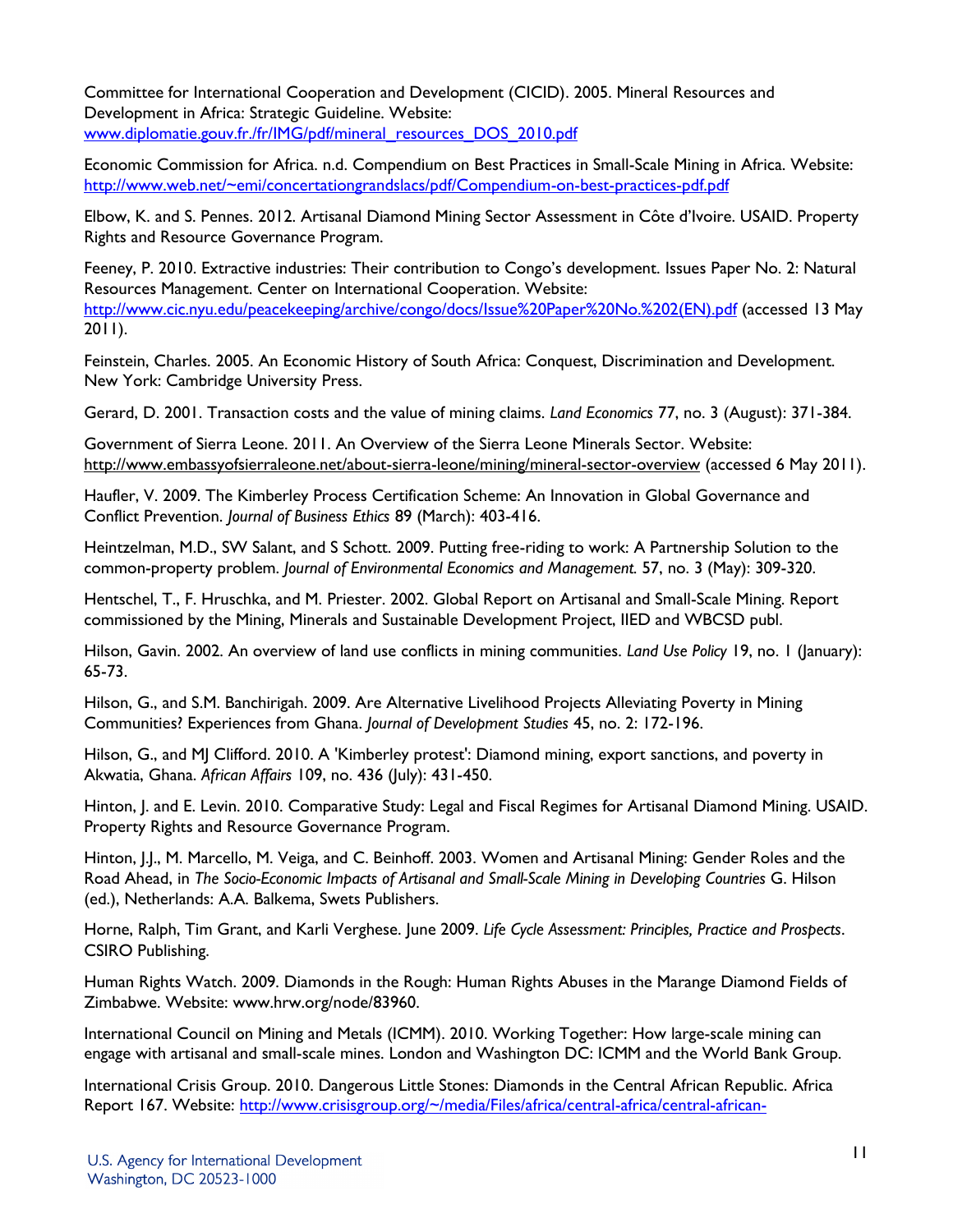[republic/167%20Dangerous%20Little%20Stones%20-](http://www.crisisgroup.org/~/media/Files/africa/central-africa/central-african-republic/167%20Dangerous%20Little%20Stones%20-%20Diamonds%20in%20the%20Central%20African%20Republic.pdf) [%20Diamonds%20in%20the%20Central%20African%20Republic.pdf](http://www.crisisgroup.org/~/media/Files/africa/central-africa/central-african-republic/167%20Dangerous%20Little%20Stones%20-%20Diamonds%20in%20the%20Central%20African%20Republic.pdf)

International Labor Organization (ILO). 1999. Social and Labour Issues in Small-Scale Mines. Report of the Tripartite Meeting on Social and Labour Issues in Small-Scale Mines. Sectoral Activities Program. ILO Geneva. Website: [http://www.ilo.org/global/publications/ilo-bookstore/order](http://www.ilo.org/global/publications/ilo-bookstore/order-online/books/WCMS_PUBL_9221114805_EN/lang--en/index.htm)[online/books/WCMS\\_PUBL\\_9221114805\\_EN/lang--en/index.htm.](http://www.ilo.org/global/publications/ilo-bookstore/order-online/books/WCMS_PUBL_9221114805_EN/lang--en/index.htm)

International Tin Research Institute (ITRI). October 2008. Artisanal and Small-scale Mining Policy, St. Albans UK: ITRI.

Johnson, E. L. 2010. Mineral rights: Legal systems governing exploration and exploitation. Doctoral thesis in Real Estate Planning, School of Architecture and the Built Environment, Royal Institute of Technology (KTH), Stockholm, Sweden. Website: [http://www.sci.kth.se/polopoly\\_fs/1.57355!FULLTEXT01\(2\).pdf.](http://www.sci.kth.se/polopoly_fs/1.57355!FULLTEXT01(2).pdf) (accessed 17 May 2011).

Katz, E.G. 2000. Social capital and natural capital: A comparative analysis of land tenure and natural resource management in Guatemala. *Land Economics* 76, no. 1 (February): 114-132.

Kimberley Process Certification Scheme. 2010. Diamonds without Borders: An Assessment of the Challenges of Implementing and Enforcing the Kimberley Process Certification Scheme. A report to the 2010 KPCS Plenary. Submitted by Partnership Africa Canada and the Governments of Canada and the United States of America.

Kimberley Process. 2012. Washington Declaration on Integrating Development of Artisanal and Small-Scale Diamond Mining with Kimberley Process Implementation.

Lahiri-Dutt, Kuntala. 2006. 'May God Give Us Chaos, So That We Can Plunder': A critique of 'resource curse' and conflict theories, *Development* 49(3): 14-21.

Lahiri-Dutt, Kuntala, 2007. Roles and Status of Women in Extractive Industries in India: Making a Place for a Gender-Sensitive Mining Development. *Social Change* 37 (4): 37-64.

Levin, E. A. and A. B. Turay. 2008. Artisanal Diamond Cooperatives in Sierra Leone: Success or Failure, Policy brief commissioned by Partnership Africa Canada. Diamonds for Development Initiative. Website: [www.ddiglobal.org/pages/publications.php](http://www.ddiglobal.org/pages/publications.php) (accessed 13 May 2011).

Lund, Christian. 2008. Local Politics and the Dynamics of Property in Africa. 1st ed. Cambridge University Press.

Maconachie, R. 2009. Diamonds, governance and 'local' development in post-conflict Sierra Leone: Lessons for artisanal and small-scale mining in sub-Saharan Africa? *Resources Policy* 34, no. 1 (June): 71-79.

Maconachie, Roy and Tony Binns. July 2007. 'Farming miners' or 'mining farmers' : Diamond mining and rural development in post-conflict Sierra Leone. *Journal of Rural Studies*. Volume 23, Issue 3, Pages 367-380.

Mann, Charles. 2011. 1493: Uncovering the New World Columbus Created. New York: Alfred Knopf.

Mitchell, Harrison and Nicholas Garrett. 2009. Beyond Conflict: Reconfiguring approaches to the regional trade in minerals from Eastern DRC*. Communities and Small-scale Mining*.

Mogba, Zéphirin and Mark Freudenberger. 1998. Human Migration in the Protected Zones of Central Africa: The Case of the Dzanga-Sangha Special Reserve. pp. 104-129. In *Resource Use in the Trinational Sangha River Region of Equatorial Africa: Histories, Knowledge Forms, and Institutions*. Bulletin Series. No. 102. Yale School of Forestry and Environmental Studies. Website:

[www.yale.edu/sangha/PDF\\_FILES/ENGLISH\\_.PDF/SEC.\\_2/MOGBA.PDF.](http://www.yale.edu/sangha/PDF_FILES/ENGLISH_.PDF/SEC._2/MOGBA.PDF)

Organization for Economic Cooperation and Development (OECD). November 2012. Due Diligence Guidance for Responsible Supply Chains of Minerals from Conflict-Affected and High-Risk Areas. Second edition, including the Supplement on Tin, Tantalum and Tungsten and the Supplement on Gold.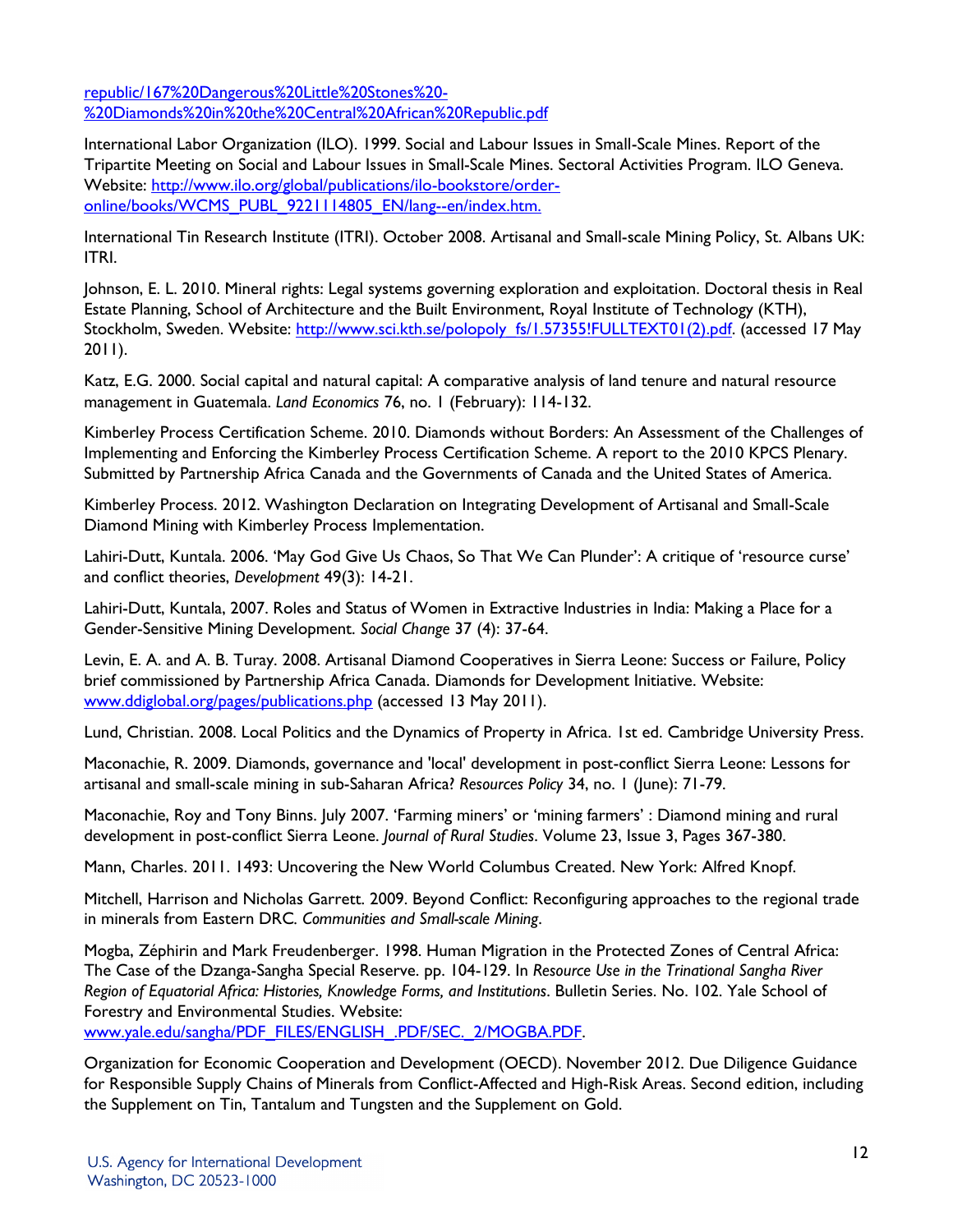Onoma, AtoKwamena. 2010. The Politics of Property Rights Institutions in Africa. 1st ed. Cambridge University Press.

Oxfam. n.d. Mining Ombudsman Project of Oxfam Australia. Website: www.oxfam.org.au.

Partnership Africa Canada/ Global. 2008. Loupe Holes: Illicit Diamonds in the Kimberley Process. Ottawa: Partnership Africa, Canada/ London: Global Witness.

Priester, Michael and Geert Trappeniers. November 2010. Mechanization of Alluvial Artisanal Diamond Mining: Barriers and Success Factors. Diamonds for Development Initiative. Website: www.ddiglobal.org/login/Upload/Mechanisation-of-Alluvial-Artisanal-Diamond-Mining Jerusalem.pdf.

Prunier, Gérard. 2011. Africa's World War: Congo, the Rwandan Genocide, and the Making of a Continental Catastrophe*.* Oxford: Oxford University Press.

Smillie, Ian. 2010. Blood on the Stone: Greed, Corruption and War in the Global Diamond Trade. First. Anthem Press.

Smillie, Ian. September 14, 2010.Rough Business: Diamonds and Conflict. Institute for Human Rights and Business. Website:

[http://www.ihrb.org/commentary/guest/rough\\_business\\_diamonds\\_and\\_conflict.html?gclid=COPOj4Sj\\_KoCFVm](http://www.ihrb.org/commentary/guest/rough_business_diamonds_and_conflict.html?gclid=COPOj4Sj_KoCFVmP5godN0is0g) [P5godN0is0g](http://www.ihrb.org/commentary/guest/rough_business_diamonds_and_conflict.html?gclid=COPOj4Sj_KoCFVmP5godN0is0g) (accessed 1 September 2011).

Snyder, Richard and Ravi Bhavnani. August 2005. Diamonds, Blood and Taxes. *Journal of Conflict Resolution*. V. 49. No. 4.

Stewart, J.I. March 2009. Cooperation when N is large: Evidence from the mining camps of the American West. *Journal of Economic Behavior and Organization* 69, no. 3: 213-225.

Tesha, A. L. 2000. Cooperation between Small-Scale and Large-Scale Mining – Tanzania Experience. Presented in conference, *"*Growth and diversification in mineral economies Regional". Workshop for mineral economies in Africa Cape Town, South Africa, 7-9 November 2000. Website:

<http://www.unctad.org/infocomm/diversification/cape/pdf/tesha.pdf>(accessed 13 May 2011).

Tshakert, P. 2009. Recognizing and Nurturing Artisanal Mining as a Viable Livelihood. *Resources Policy* 34 (1-2): 24-31.

Van Bockstael, S., E. Levin, and R. Weinberg. 2011. Feasibility of Direct Marketing of Artisanal Diamonds from Liberia and CAR to the USA. USAID. Property Rights and Resource Governance Program.

Vlassenroot, K., and S. V. Bockstael. 2008. Artisanal Diamond Mining: Perspectives and Challenges. *Academia Scientific*.

United Nations Development Program (UNDP). 2009. Trade policy and human development in Mongolia. Website: [http://www.undp.org/poverty/docs/projects/Mongolia.pdf.](http://www.undp.org/poverty/docs/projects/Mongolia.pdf)

United States Department of State. 2010. Background Note: Central African Republic. Updated December 28, 2010. Website:<http://www.state.gov/r/pa/ei/bgn/4007.htm>(accessed 12 May 2011).

United States Geological Survey (USGS). 2010. Alluvial Diamond Resource Potential and Production Assessment of the Central African Republic. Scientific Investigations Report: 2010-5043.

United States Agency for International Development (USAID). 2005. Minerals and Conflict: a Toolkit for Intervention. Washington DC: Office of Conflict Management and Mitigation.

USAID. 2010. Alliance Industry Guide: Extractives Sector.

USAID. 2011. Property Rights and Artisanal Diamond Development (PRADD) *Quarterly Progress Report*, October-December 2010. Washington, DC.